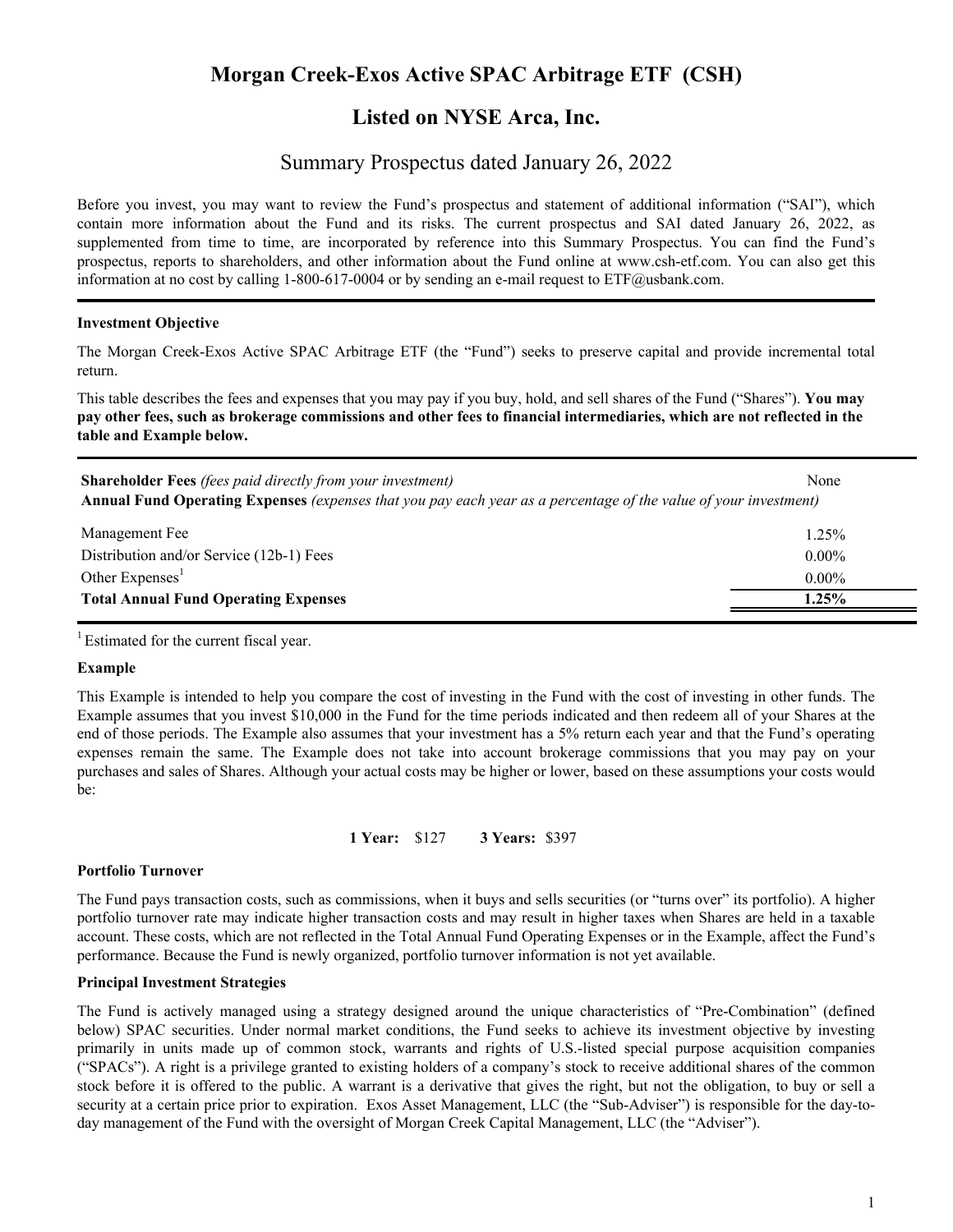A SPAC is a "blank check" company with no commercial operations that is designed to raise capital via an initial public offering ("IPO") for the purpose of engaging in a merger, acquisition, reorganization, or similar business combination (a "Combination") with one or more operating companies. Sponsors of SPACs typically pay the SPAC's offering costs and underwriting fees and contribute all or a portion of its working capital in exchange for participation in the common stock and derivatives (such as warrants and rights) of the SPAC. A SPAC IPO typically involves the sale of units consisting of one share of common stock and a warrant or right (or portion of a warrant or right) to purchase common stock at a fixed price upon or after the consummation of a Combination. The capital raised in the IPO is typically placed into a trust. The proceeds of the IPO may be used only to consummate a Combination and for other limited purposes such as paying taxes owed by the SPAC. "Pre-Combination" SPACs are SPACs that are either seeking a target for a Combination or have not yet completed a Combination with an identified target. Pre-Combination SPACs often have predetermined time frames to consummate a Combination (typically two years) or the SPAC will seek to extend the time frame or liquidate. "Post-Combination" SPACs are operating companies that have completed a Combination with a SPAC. The Fund generally will not hold a SPAC's common stock past the date on which it no longer has the ability to redeem for its share of the underlying collateral held in trust but may, in limited circumstances, continue to hold the rights or warrants on a Post-Combination SPAC security. Under normal circumstances, at least 80% of the Fund's net assets, plus borrowings for investment purposes, will be invested in Pre-Combination SPACs.

At times, the Fund may utilize leverage in the form of borrowing, which would typically be in the form of loans from banks or other lenders, that may be on a secured or unsecured basis and at fixed or variable rates of interest. The Fund may borrow funds collateralized by its assets to invest in the shares of Pre-Combination SPACs. Generally, Fund borrowing may be used to acquire SPACs trading in the secondary market at a discount to their collateralization or trust asset value. Fund borrowing may be zero at any time. Consistent with applicable regulations, the Fund will maintain an asset coverage ratio (*i.e.,* the value of the Fund's assets over the Fund's borrowings) of 300% or higher.

The Fund is considered to be non-diversified, which means that it may invest more of its assets in the securities of a single issuer or a lesser number of issuers than if it were a diversified fund. The SPACs in which the Fund invests will generally be small or mid-capitalization companies.

*Investment Sub-Adviser's Process.* The Fund is actively managed using a strategy designed around the unique characteristics of Pre-Combination SPAC securities. The Fund seeks to protect capital at all times via its ability to redeem its shares in SPACs for Treasury bill collateral held in trust, while seeking to generate incremental return via actively trading SPAC securities to extract value from both the underlying collateral and the embedded optionality inherent in the securities. That is, SPAC securities have equity options embedded in them both explicitly (*i.e.*, warrants and rights that are part of a SPAC unit which can be detached and traded separately from the common stock after a minimum holding period) and implicitly (*i.e.*, if the common stock trades above the SPAC redemption value). The Sub-Adviser evaluates potential SPAC investments by seeking to identify those it believes are more likely to: (i) complete a merger, (ii) complete a merger in a short period of time; and (iii) generate above-average performance. The Sub-Adviser considers a variety of factors, including a SPAC's history and relationships, area of focus, and its management team's ability to raise outside capital. Potential SPAC investments are also analyzed using a proprietary framework that estimates the potential return of each security taking into account (i) the stated return to trust value and (ii) the estimated value of the embedded options. The Sub-Adviser will make a determination as to whether to continue to hold an individual SPAC security beyond the initial time period within which the SPAC has to complete a Combination if such time frame is extended because the SPAC has not yet completed a Combination. In such cases, the Sub-Adviser will consider similar criteria, including any additional capital invested in the SPAC and the estimated return from the embedded options. In implementing the Fund's strategy, the Sub-Adviser seeks to:

- harvest return on deals that trade above collateral value;
- monetize the value of warrants and rights embedded in SPAC units it buys at or below collateral value;
- buy issues at a discount to collateral value to lock in embedded return;
- add overall exposure as SPACs get cheaper relative to their collateral value and reduce overall exposure as SPACs get more expensive relative to their collateral value;
- generally recycle capital by selling the Fund's investment in individual SPACs that are trading above collateral value and reinvesting the proceeds into SPACs trading at or below collateral value; and
- adjust the portfolio at advantageous prices by placing buy orders on the bid or worse, and placing sell orders on the offer or better, in order to earn the spread between the bid and offer.

#### **Principal Investment Risks**

The principal risks of investing in the Fund are summarized below. The principal risks are presented in alphabetical order to facilitate finding particular risks and comparing them with those of other funds. Each risk summarized below is considered a "principal risk" of investing in the Fund, regardless of the order in which it appears. As with any investment, there is a risk that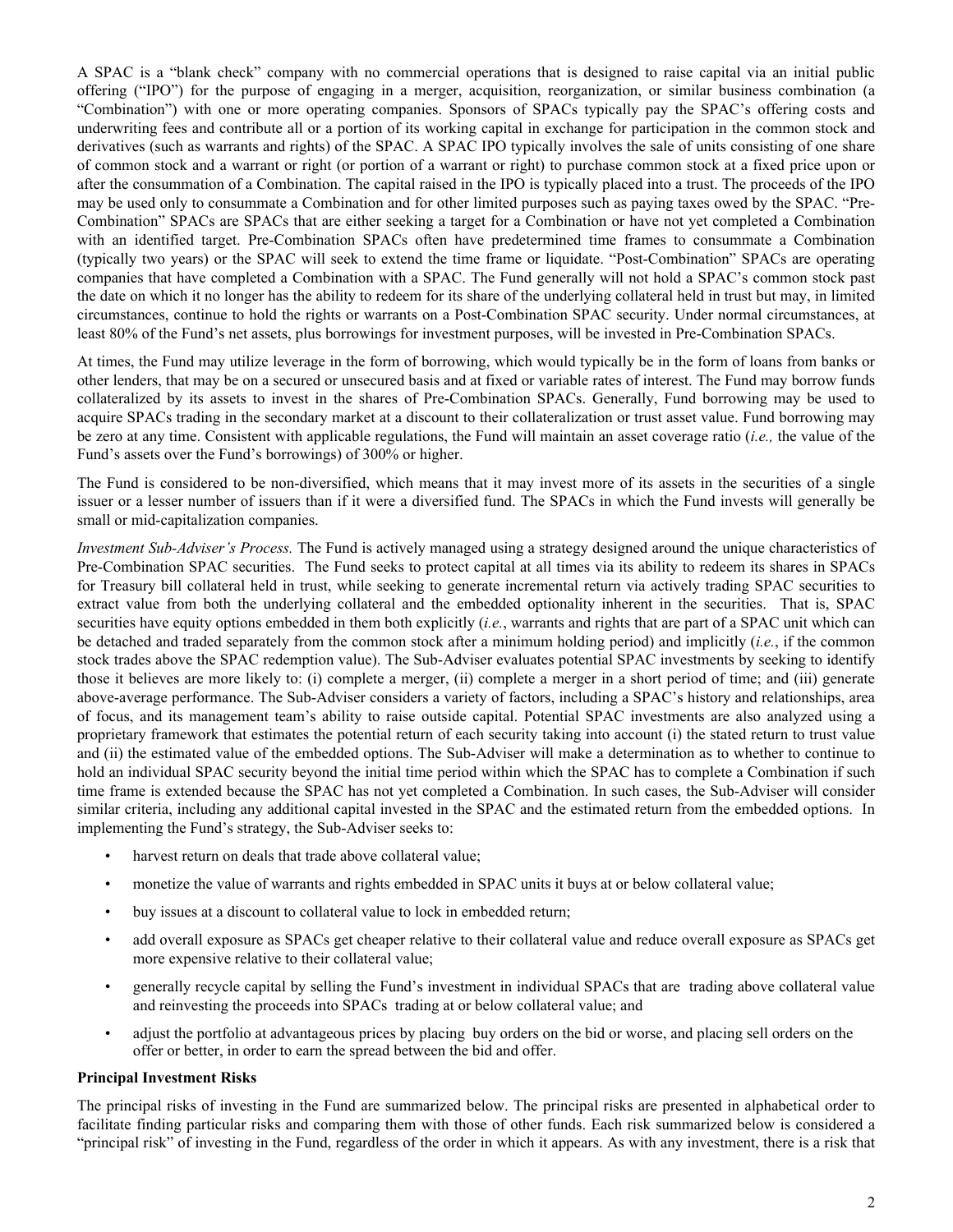you could lose all or a portion of your investment in the Fund. Some or all of these risks may adversely affect the Fund's net asset value per share ("NAV"), trading price, yield, total return and/or ability to meet its objective. The following risks could affect the value of your investment in the Fund:

- **Associated Risks of Pre-Combination SPACs.** The Fund invests in equity securities, warrants and rights of SPACs, which raise funds to seek potential Combination opportunities. Unless and until a Combination is completed, a SPAC generally invests its assets in U.S. government securities, money market securities, and cash. If a Combination that meets the requirements for the SPAC is not completed within a pre-established period of time (*e.g.,* 18-24 months), the invested funds are generally returned to the entity's shareholders (less any applicable taxes, fees, and administrative expenses); however, in certain cases, the SPAC may extend its period of operations beyond the initial pre-established period of time. If this occurs, a fund investing in the SPAC may have difficulty redeeming its holdings, or may not be able to do so at a desirable time. Because SPACs have no operating history or ongoing business other than seeking Combinations, the value of their securities is particularly dependent on the ability of the entity's management to identify and complete a profitable Combination. There is no guarantee that the SPACs in which the Fund invests will complete a Combination or that any Combination that is completed will be profitable. Public stockholders of SPACs may not be afforded a meaningful opportunity to vote on a proposed initial Combination because certain stockholders, including stockholders affiliated with the management or the sponsor of the SPAC, may have sufficient voting power, and a financial incentive, to approve such a transaction without support from public stockholders. As a result, a SPAC may complete a Combination even though a majority of its public stockholders do not support such a Combination. Although redemption rights are generally granted to all public shareholders regardless of how they vote, exchange rules may only oblige SPACs to offer redemption rights to shareholders that vote against a Combination. Some SPACs may pursue Combinations only within certain industries or regions, which may increase the volatility of their prices. Additionally, SPAC securities, which are typically traded in the over-the-counter market, may be considered illiquid and/or be subject to restrictions on resale or redemption, which may have the effect of discouraging shareholders from accumulating large blocks of SPAC holdings.
- **Borrowing and Leverage Risk.** Borrowing magnifies the potential for gain or loss by the Fund and, therefore, increases the possibility of fluctuation in the Fund's NAV. This is the speculative factor known as leverage. Because the Fund's investments will fluctuate in value, while the interest on borrowed amounts may be fixed, the Fund's NAV may tend to increase more as the value of its investments increases, or to decrease more as the value of its investments decreases, during times of borrowing. Unless profits on investments acquired with borrowed funds exceed the costs of borrowing, the use of borrowing will cause the Fund's investment performance to decrease. Borrowing also may cause the Fund to liquidate positions under adverse market conditions to satisfy its repayment obligations. Borrowing increases the risk of loss and may increase the volatility of the Fund.
- **• Equity Market Risk.** The equity securities held in the Fund's portfolio may experience sudden, unpredictable drops in value or long periods of decline in value. This may occur because of factors that affect securities markets generally or factors affecting specific issuers, industries, sectors or companies in which the Fund invests. Common stock, warrants, and rights are generally exposed to greater risk than other types of securities, such as preferred stocks and debt obligations, because common stockholders generally have inferior rights to receive payment from issuers.
- **• ETF Risks.** The Fund is an ETF, and, as a result of its structure, it is exposed to the following risks:
	- *◦ Authorized Participants, Market Makers, and Liquidity Providers Concentration Risk*. The Fund has a limited number of financial institutions that may act as Authorized Participants ("APs"). In addition, there may be a limited number of market makers and/or liquidity providers in the marketplace. To the extent either of the following events occur, Shares may trade at a material discount to NAV and possibly face delisting: (i) APs exit the business or otherwise become unable to process creation and/or redemption orders and no other APs step forward to perform these services, or (ii) market makers and/or liquidity providers exit the business or significantly reduce their business activities and no other entities step forward to perform their functions.
	- *◦ Costs of Buying or Selling Shares.* Due to the costs of buying or selling Shares, including brokerage commissions imposed by brokers and bid/ask spreads, frequent trading of Shares may significantly reduce investment results and an investment in Shares may not be advisable for investors who anticipate regularly making small investments.
	- *Shares May Trade at Prices Other Than NAV.* As with all ETFs, Shares may be bought and sold in the secondary market at market prices. Although it is expected that the market price of Shares will approximate the Fund's NAV, there may be times when the market price of Shares is more than the NAV intra-day (premium) or less than the NAV intra-day (discount) due to supply and demand of Shares or during periods of market volatility. This risk is heightened in times of market volatility, periods of steep market declines, and periods when there is limited trading activity for Shares in the secondary market, in which case such premiums or discounts may be significant. Because securities held by the Fund may trade on foreign exchanges that are closed when the Fund's primary listed exchange is open, the Fund is likely to experience premiums or discounts greater than those of domestic ETFs.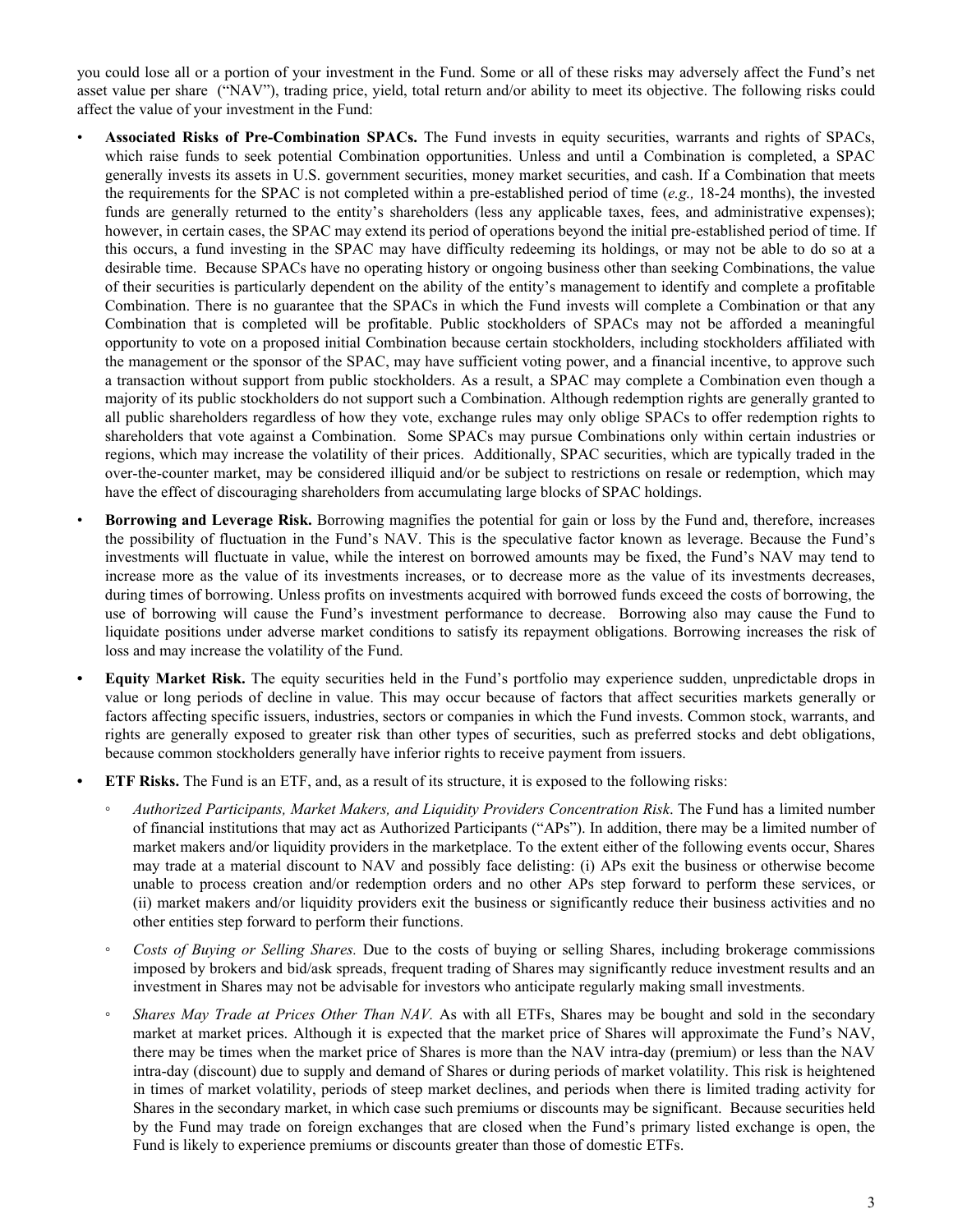- *Trading*. Although Shares are listed for trading on the NYSE Arca, Inc. (the "Exchange") and may be traded on U.S. exchanges other than the Exchange, there can be no assurance that Shares will trade with any volume, or at all, on any stock exchange. In stressed market conditions, the liquidity of Shares may begin to mirror the liquidity of the Fund's underlying portfolio holdings, which can be significantly less liquid than Shares.
- **Illiquidity Risk.** Illiquidity risk exists when particular investments are difficult to purchase or sell, possibly preventing the Fund from selling these illiquid investments at an advantageous price or at the time desired. A lack of liquidity may also cause the value of investments to decline. Illiquid investments may also be difficult to value.
- **Management Risk.** The Sub-Adviser continuously evaluates the Fund's holdings, purchases and sales with a view to achieving the Fund's investment objective. However, achievement of the stated investment objective cannot be guaranteed. The Sub-Adviser's judgment about the markets, the economy, or companies may not anticipate actual market movements, economic conditions or company performance, and these factors may affect the return on your investment.

## • **Market Capitalization Risk.**

- *Mid-Capitalization Investing.* The securities of mid-capitalization companies may be more vulnerable to adverse issuer, market, political, or economic developments than securities of large-capitalization companies. The securities of mid-capitalization companies generally trade in lower volumes and are subject to greater and more unpredictable price changes than large capitalization stocks or the stock market as a whole.
- *Small-Capitalization Investing.* The securities of small-capitalization companies may be more vulnerable to adverse issuer, market, political, or economic developments than securities of large- or mid-capitalization companies. The securities of small-capitalization companies generally trade in lower volumes and are subject to greater and more unpredictable price changes than large- or mid-capitalization stocks or the stock market as a whole. There is typically less publicly available information concerning smaller-capitalization companies than for larger, more established companies.
- Market Risk. The trading prices of securities and other instruments fluctuate in response to a variety of factors. These factors include events impacting the entire market or specific market segments, such as political, market and economic developments, as well as events that impact specific issuers. The Fund's NAV and market price, like security and commodity prices generally, may fluctuate significantly in response to these and other factors. As a result, an investor could lose money over short or long periods of time. U.S. and international markets have experienced significant periods of volatility in recent years due to a number of these factors, including the impact of the coronavirus (COVID-19) pandemic and related public health issues, growth concerns in the U.S. and overseas, uncertainties regarding interest rates, trade tensions and the threat of tariffs imposed by the U.S. and other countries. These developments as well as other events could result in further market volatility and negatively affect financial asset prices, the liquidity of certain securities and the normal operations of securities exchanges and other markets. It is unknown how long circumstances related to the pandemic will persist, whether they will reoccur in the future, whether efforts to support the economy and financial markets will be successful, and what additional implications may follow from the pandemic. The impact of these events and other epidemics or pandemics in the future could adversely affect Fund performance.
- **• New Fund Risk.** The Fund is a recently organized investment company with no operating history. As a result, prospective investors have no track record or history on which to base their investment decision.
- **Non-Diversification Risk.** Because the Fund is "non-diversified," it may invest a greater percentage of its assets in the securities of a single issuer or a lesser number of issuers than if it was a diversified fund. As a result, the Fund may be more exposed to the risks associated with and developments affecting an individual issuer or a lesser number of issuers than a fund that invests more widely. This may increase the Fund's volatility and cause the performance of a relatively small number of issuers to have a greater impact on the Fund's performance.
- *•* **Portfolio Turnover Risk.** Because the Fund may "turn over" some or all of its portfolio frequently, the Fund may incur high levels of transaction costs from commissions or mark-ups in the bid/offer spread. Higher portfolio turnover (*e.g.*, in excess of 100% per year) may result in the Fund paying higher levels of transaction costs and generating greater tax liabilities for shareholders.
- **Rights and Warrants Risk.** The Fund may purchase rights and warrants and rights to purchase equity securities. Investments in warrants or rights are pure speculation in that they have no voting rights, pay no dividends and have no rights with respect to the assets of the corporation issuing them. They do not represent ownership of the securities, but only the right to buy them. Warrants and rights and warrants involve the risk that the Fund could lose the purchase value of the warrant or right if the warrant or right is not exercised or sold prior to its expiration.
	- *Post-Combination SPAC Warrants.* Although the Fund generally will not hold the common stock of a Post-Combination SPAC, the Fund may hold warrants to buy the stock of companies that are derived from a SPAC. Post-Combination SPACs may be unseasoned and lack a trading history, a track record of reporting to investors, and widely